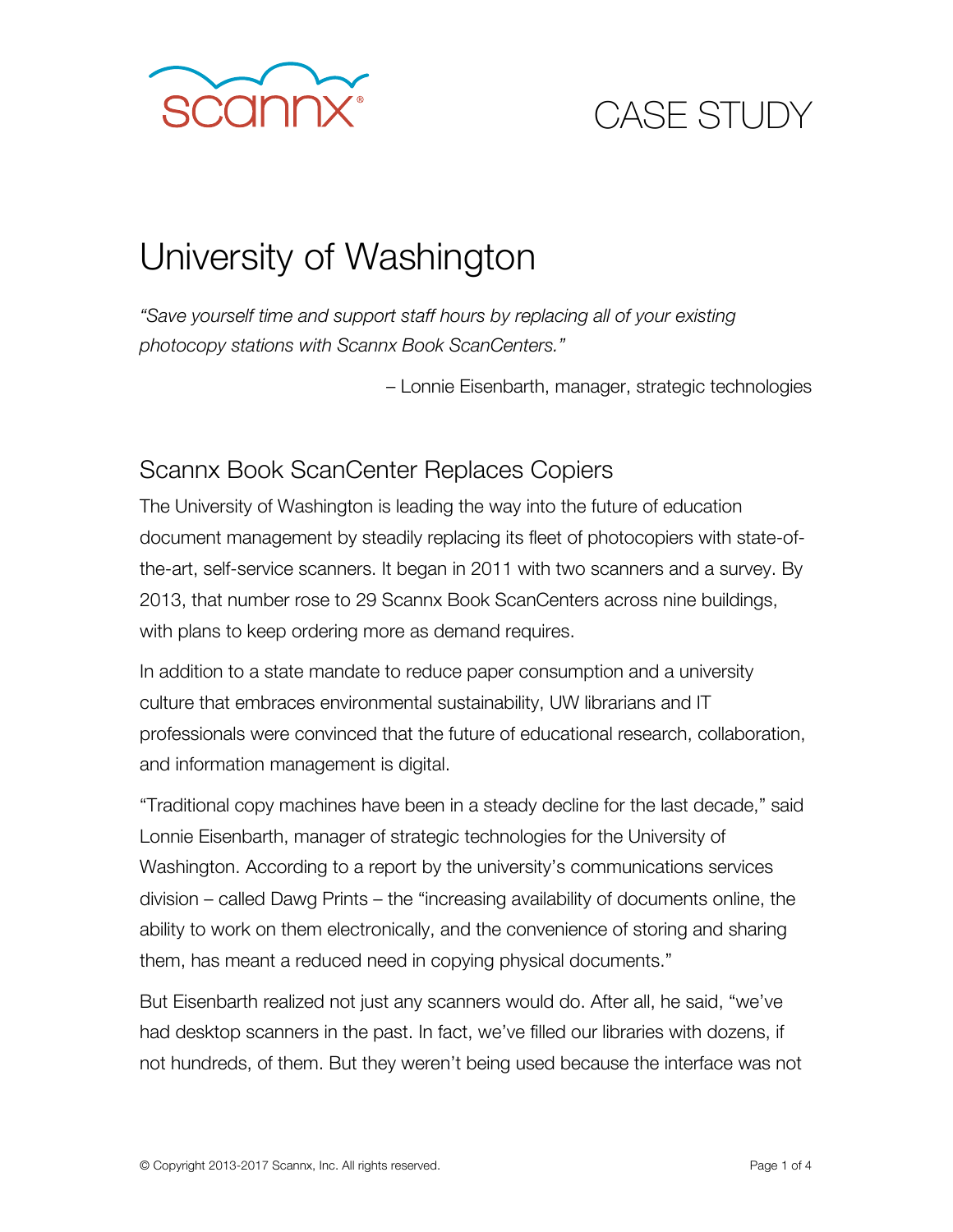

user friendly." By contrast, he says, "the Scannx interface is so user-friendly that no support staff is needed, even on the first try."

During fall semester, Dawg Prints replaced two of the multifunction copiers in its libraries with Book ScanCenters, and put out comment cards asking for student feedback. The response was overwhelmingly positive. Of the 100 surveys collected, 96 percent said the scanners were easy to use and 70 percent said they were a viable replacement for a traditional multi-function photocopier.

"This is awesome! Very helpful for making library reserves portable," wrote one student. "This scanner is fantastic. All libraries should have similar devices," said another. One user declared: "I love it, super quick! Please add more across campus!" while another called it "the single most useful piece of equipment in the library."

"By and large, the students find this to be one of the finest pieces of technology we've ever put in the library," said Adam Hall, manager of operations for Reference & Research. At first, some students missed the copy machines, but once they discovered how easy and versatile the scanners were and realized they could see and edit the scans, and even print in color, they became converts.

#### Students Embrace Scannx as Free and Green Alternative

One of the biggest selling points for students, of course, is that the Scannx machines are free for everything except printing. Because it still costs 12 cents per page to print a scan, most students are choosing to save money and scan to USB or email. The result has been a 20 percent reduction in printing in a year, dropping from 5 million prints to 4.2 million.

"So, it saves students money," said Eisenbarth, "and it's more environmentally friendly."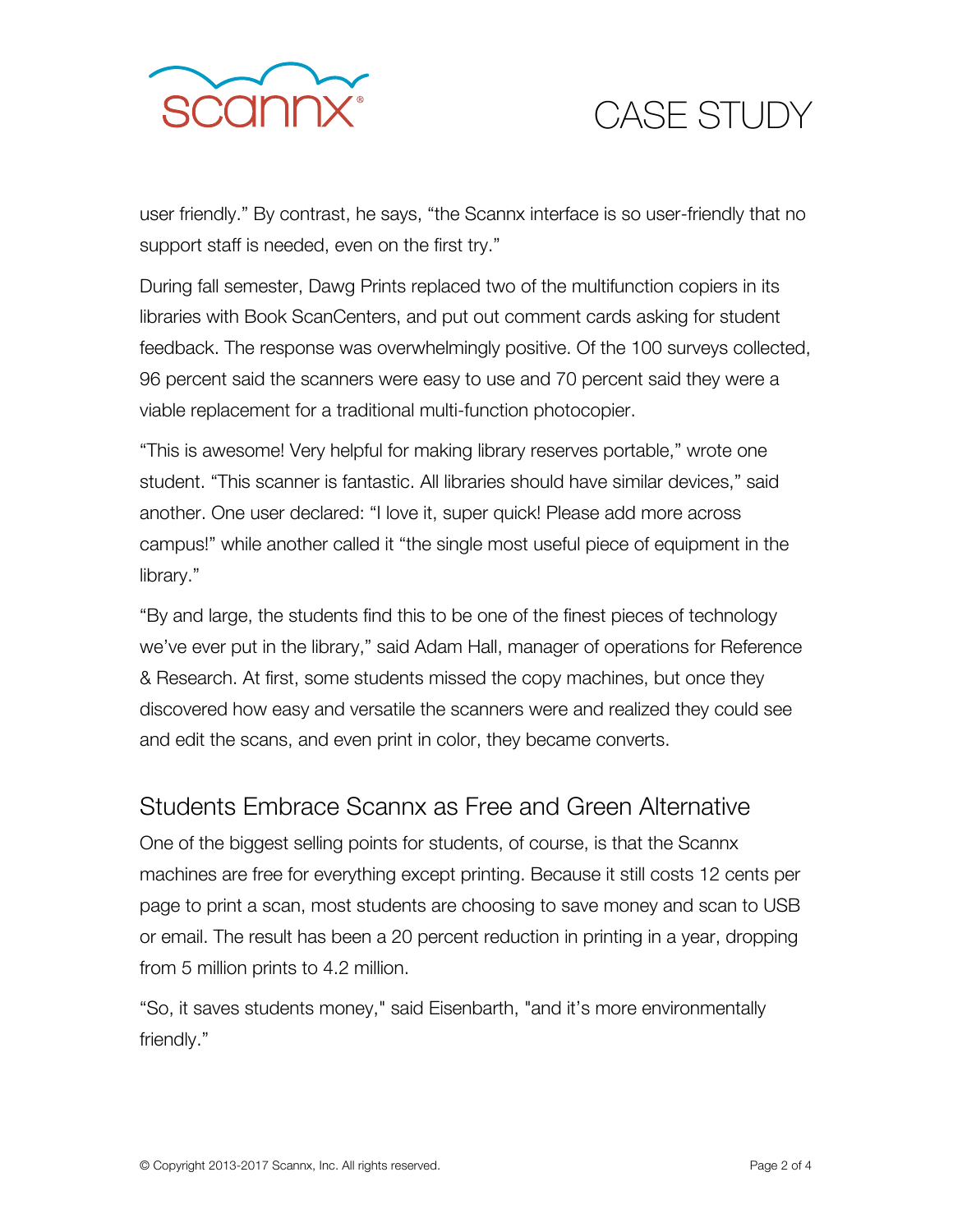

That's a result that UW's globally-aware students like almost as much as getting their scans for free. "SO GOOD! Saved money, paper, and guilt," wrote one student. "Didn't have to waste paper copying! Nice bonus at no charge! Thanks for the upgrade," wrote another.

That satisfaction is shared by those who manage and maintain the University of Washington's complex information technologies system. "From an IT standpoint, the Scannx centralized management console is an amazing tool," said Eisenbarth. "Without this, we'd have to individually update all 29 machines. With the Scannx tool, we can push out a simple change or even a major change to all machines at the same time or a scheduled time." For example, he has often used the tool to update printer configurations.

Its 2011 pilot program was such a success that University of Washington bought 12 more Book ScanCenters in 2012, and 15 more in 2013, with no plans to stop since even with five or six scanning kiosks at some of UW's busiest locations.

"We have six in this building, but we certainly need more," said Hall, who works in the Suzzallo & Allen Libraries, the largest in the UW system, "We quite literally have people lined up to use the Scannx Book ScanCenters."

They have also replace copy machines. "We no longer have stand-alone copy machines in public areas and, overwhelmingly, people have been pleased with the change to the Book ScanCenter," said Eisenbarth.

Despite all the heavy use, however, Hall isn't hearing any complaints about having the Book ScanCenters instead of traditional copier. "Basically, once we put them out, the student reaction was, 'What took you so long?' They think they're the best thing since sliced bread." In fact, he predicted, "the day is going to come when we're going to forget we ever had photocopiers."